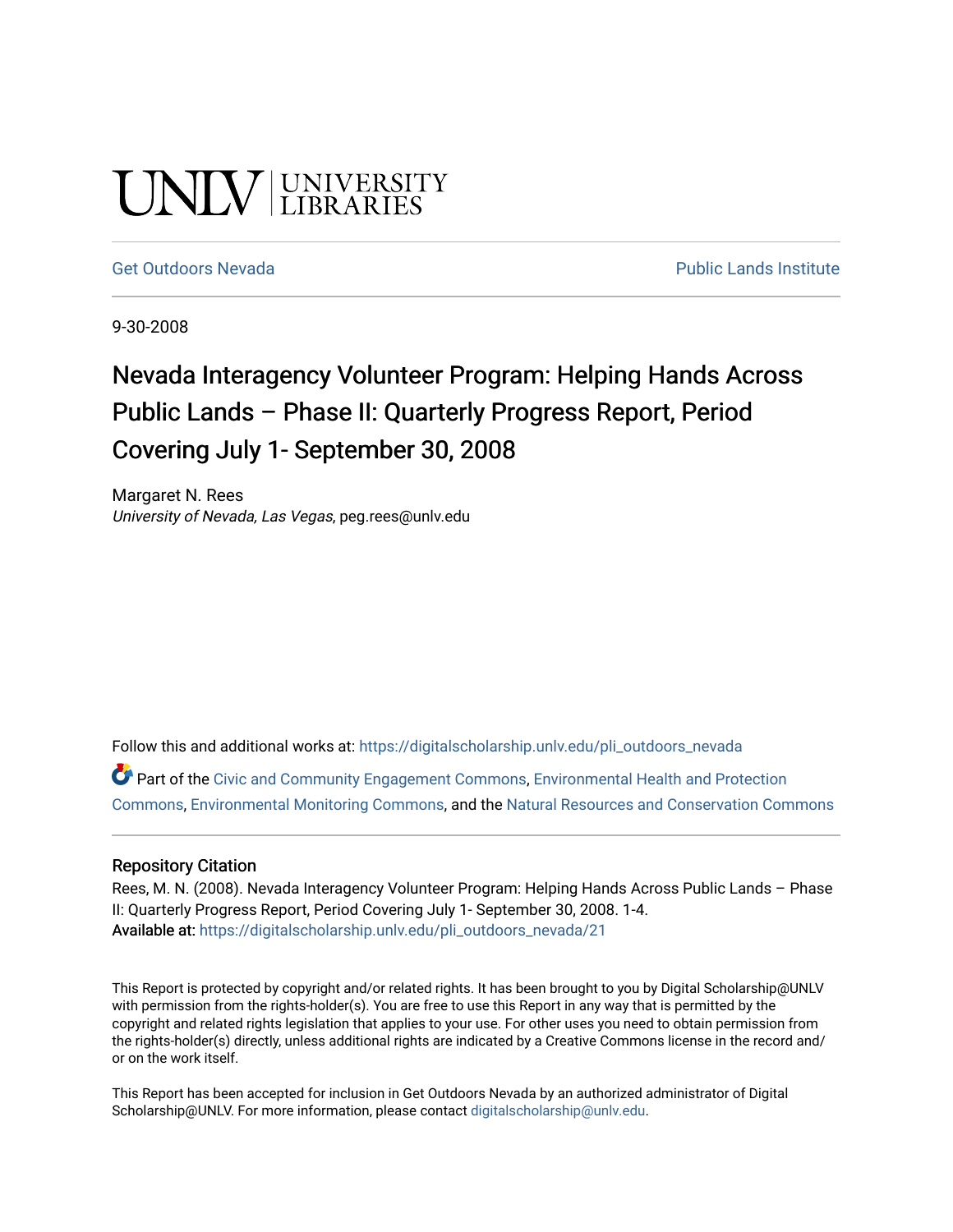

## **QUARTERLY PROGRESS REPORT**

University of Nevada, Las Vegas Period Covering July 1- September 30, 2008

Cooperative Agreement Number H8R07060001 Task Agreement Number J8R07070001

Nevada Interagency Volunteer Program: Helping Hands Across Public Lands – Phase II

#### **Executive Summary**

- The number of records in the volunteer database increased 10% since June, 2008. The database now contains 5,706 records.
- Website activity decreased, recording an average of 48,361 hits per month, a decrease of 28% from last quarter, with an average of 4,925 pages viewed per month.
- Fall volunteer training has been scheduled.
- Fall events have been scheduled.

### **Summary of Attachments**

- 2008 Fall event schedule
- 2008 Fall training schedule

### **Task 1. Refine and maintain a quality Web-based volunteer database.**

• The Volgistics volunteer database is now populated with 5,706 records, representing an increase of 535 individuals since last quarter. *(See Figure 1 on next page)*.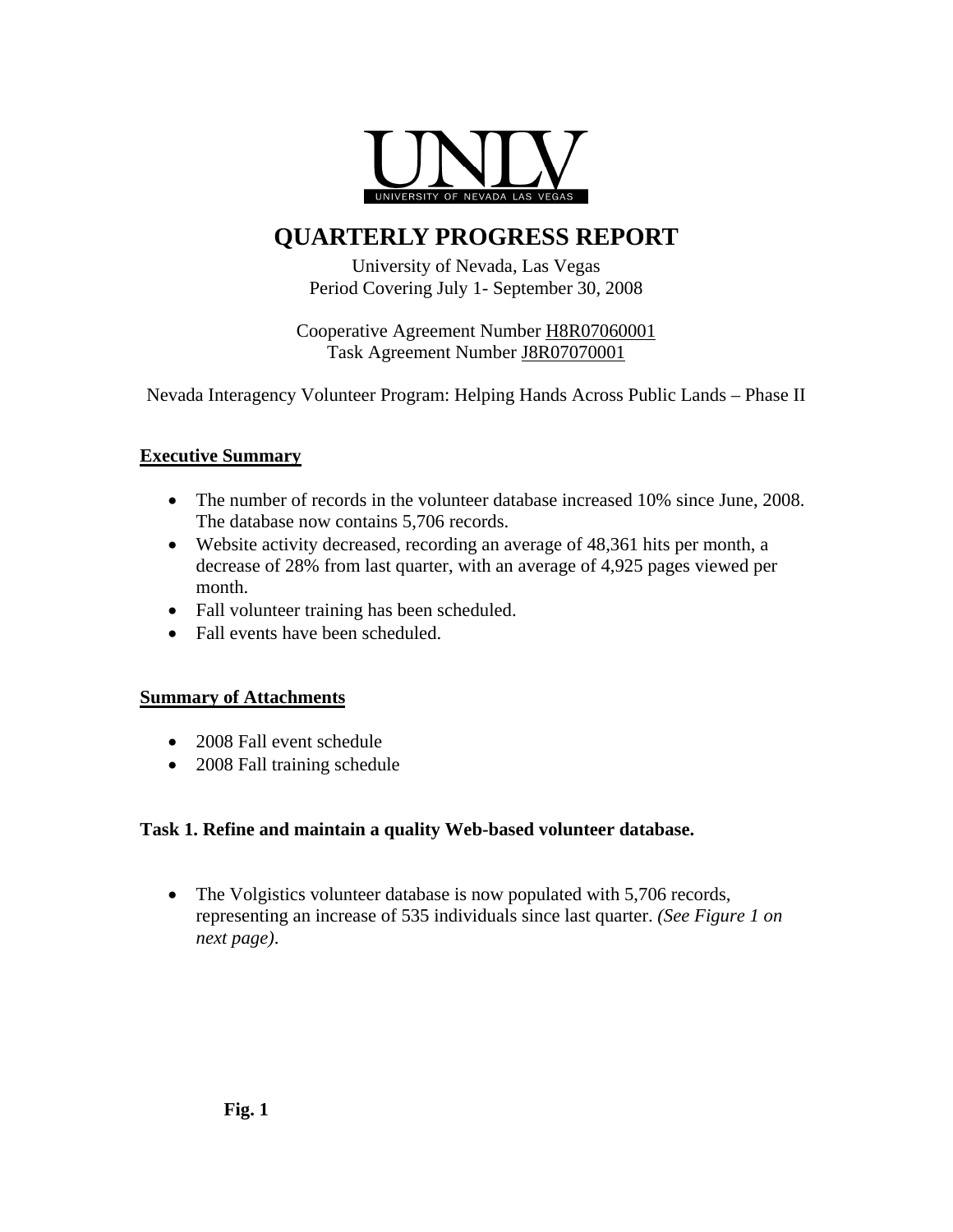

**Fig. 1 above shows increase in number of records in the database of volunteers.** 

#### **Task 2. Manage, update, and administer an IVP Website.**

Website activity continues to fluctuate depending on the time of year. During this quarter, we only held one event. Website activity decreased this quarter; results are as follows:

- An average of 48,361 hits per month, a decrease of 28%.
- An average of 4,925 pages viewed per month. (See Fig. 2 below.)



**Fig. 2 illustrates activity on the Website.**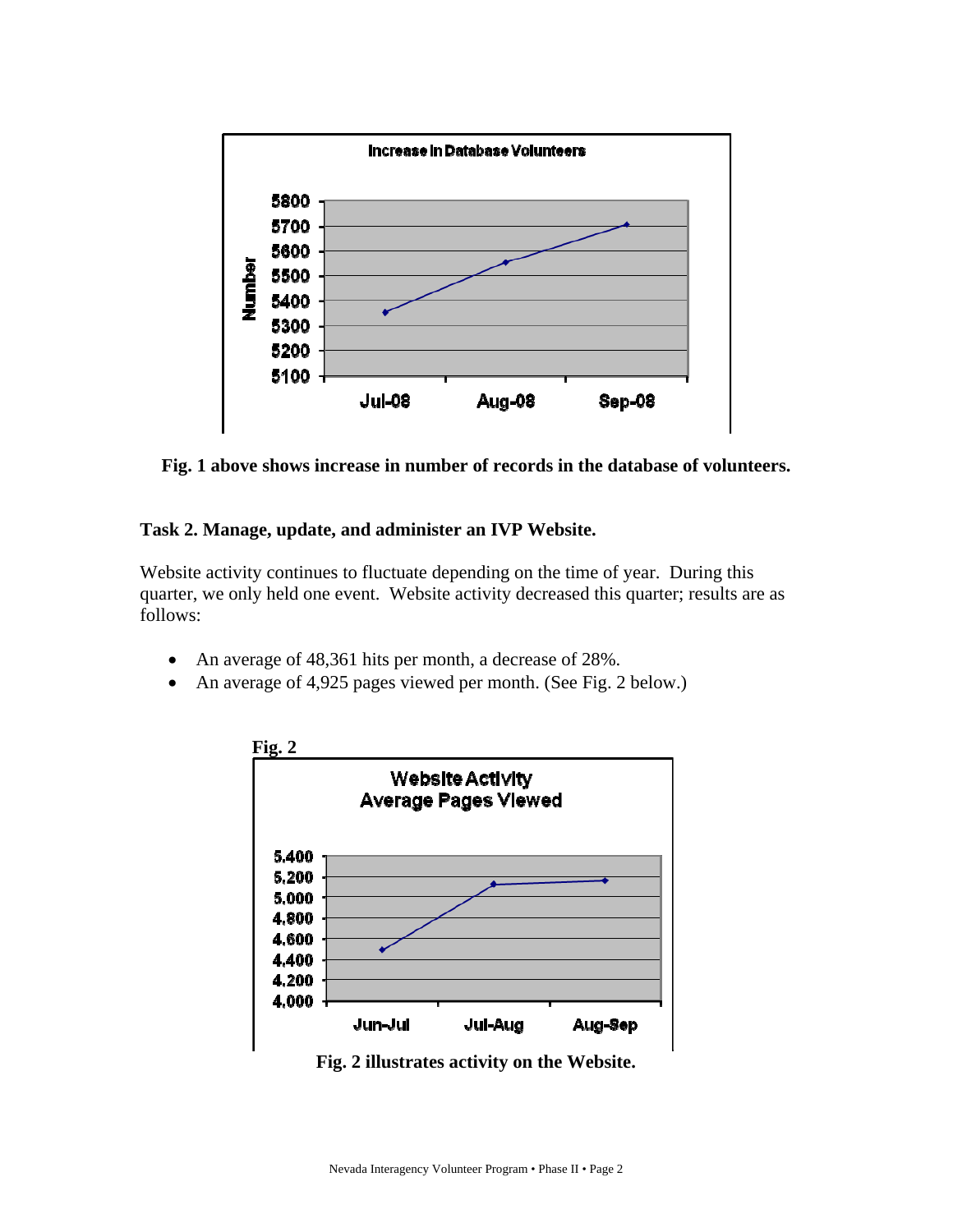#### **Task 3. Evaluate and revise, as appropriate, Standard Operating Procedures (SOPs) for all areas of interagency volunteer management.**

The Interagency Volunteer Team (IVP) met several times during the quarter with their primary focus on scheduling spring and summer volunteer events, organizing the Volunteer Recognition Banquet, and planning spring volunteer trainings.

#### **Task 4. Evaluate and update strategies and tools for volunteer recruitment.**

The IVP Website, [www.getoutdoorsnevada.org,](http://www.getoutdoorsnevada.org/) in combination with the Volgistics volunteer database, continues to be a highly effective tool for recruiting and preregistering volunteers needed for conservation events.

#### **Task 5. Support Agency Departments and SNAP Teams with conservation projects that require volunteer workforce on the public lands.**

The Interagency Volunteer Program (IVP) collaborated with the Take Pride Interagency Program (Don't Trash Nevada) to organize volunteer events this quarter. The Interagency Volunteer Program promoted and recruited for all volunteer events. The Take Pride Interagency Program organized all logistics for litter clean-up events.

#### **Task 6. Evaluate, refine, enhance, and deliver interagency volunteer orientation and training program.**

One volunteer training was completed this quarter. Volunteer trainings are held three times a year. Due to low enrollment, both volunteer orientations were canceled.

• Ten volunteers completed First Aid/CPR/AED training on April 1,2008

#### **Task 7. Identify possible grant and donation opportunities to help support and sustain the program.**

Public relations and outreach activities, as well as opportunities to develop new collaborative community partnerships and relationships include the following:

- **UNLV** Involvement Fair
- UNLV Harrah College of Hotel Administration Involvement- the IVP team and the students from the Hotel Administration Program have established a relationship to carry out the Interagency Volunteer Program Recognition Banquet. Students will help the IVP team plan and execute portions of the event. In turn, the students will receive academic credit as well as experience.